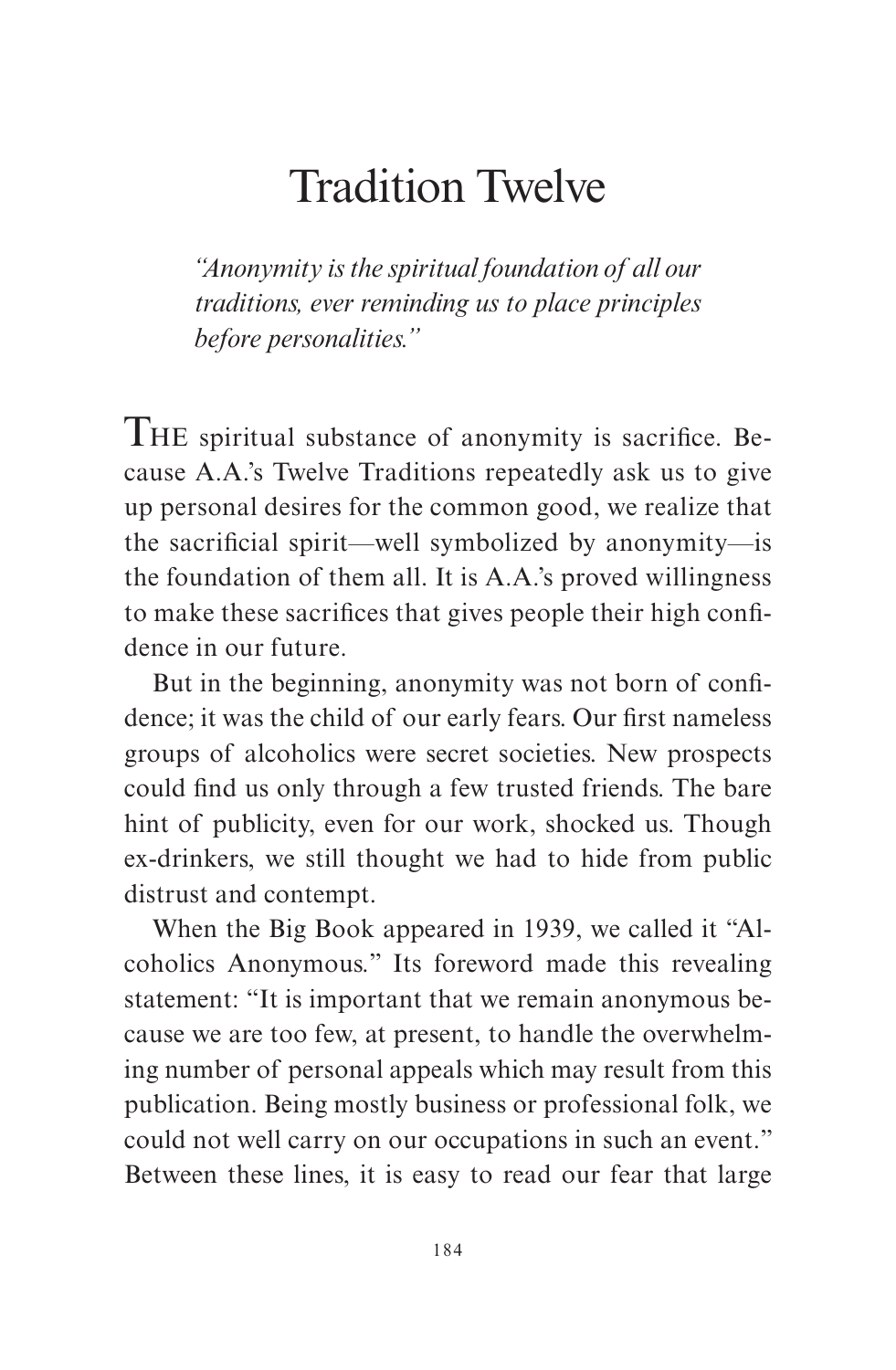numbers of incoming people might break our anonymity wide open.

As the A.A. groups multiplied, so did anonymity problems. Enthusiastic over the spectacular recovery of a brother alcoholic, we'd sometimes discuss those intimate and harrowing aspects of his case meant for his sponsor's ear alone. The aggrieved victim would then rightly declare that his trust had been broken. When such stories got into circulation outside of A.A., the loss of confidence in our anonymity promise was severe. It frequently turned people from us. Clearly, every A.A. member's name—and story, too—had to be confidential, if he wished. This was our first lesson in the practical application of anonymity.

With characteristic intemperance, however, some of our newcomers cared not at all for secrecy. They wanted to shout A.A. from the housetops, and did. Alcoholics barely dry rushed about bright-eyed, buttonholing anyone who would listen to their stories. Others hurried to place themselves before microphones and cameras. Sometimes, they got distressingly drunk and let their groups down with a bang. They had changed from A.A. members into A.A. show-offs.

This phenomenon of contrast really set us thinking. Squarely before us was the question "How anonymous should an A.A. member be?" Our growth made it plain that we couldn't be a secret society, but it was equally plain that we couldn't be a vaudeville circuit, either. The charting of a safe path between these extremes took a long time.

As a rule, the average newcomer wanted his family to know immediately what he was trying to do. He also want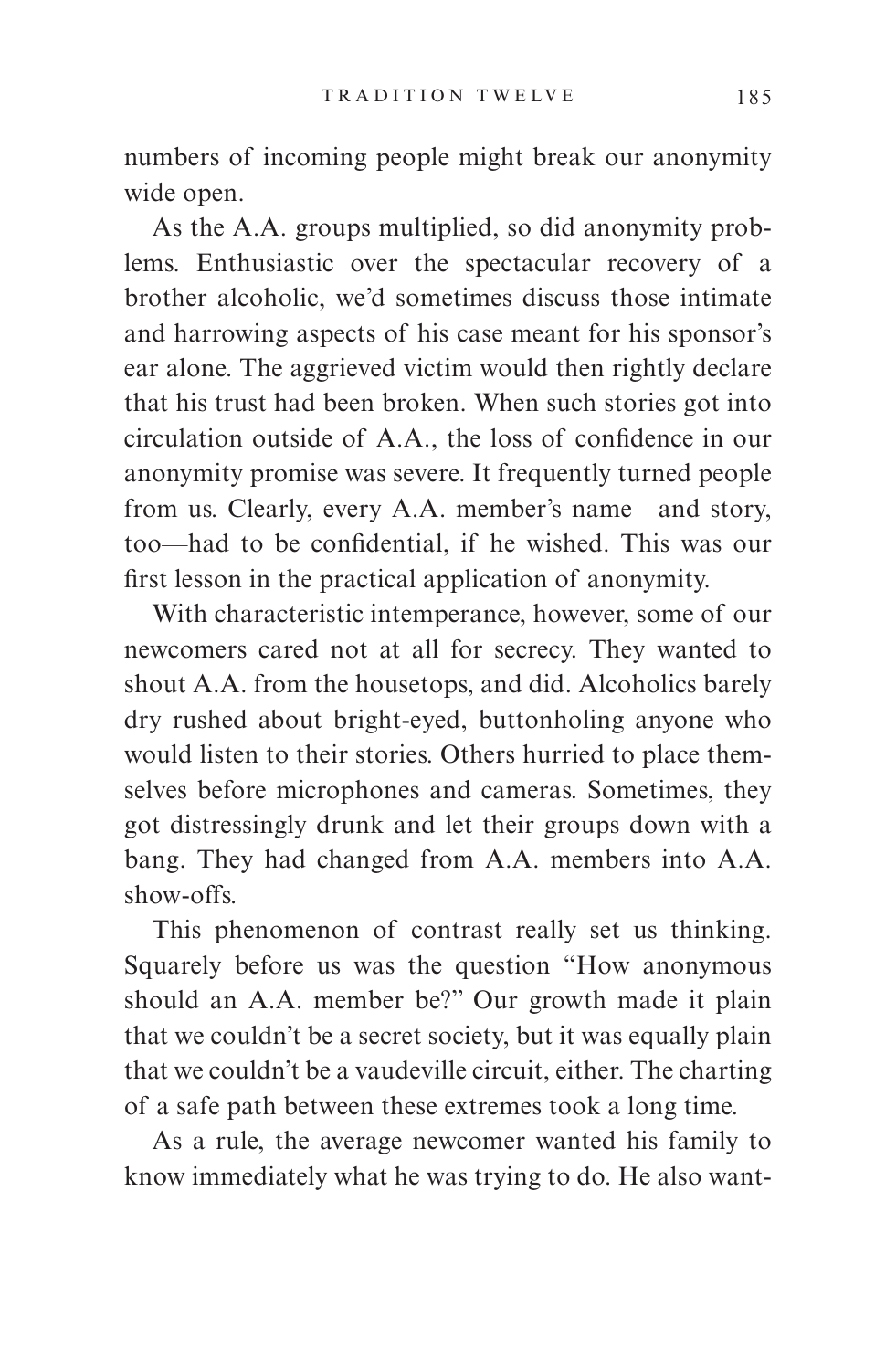ed to tell others who had tried to help him—his doctor, his minister, and close friends. As he gained confidence, he felt it right to explain his new way of life to his employer and business associates. When opportunities to be helpful came along, he found he could talk easily about A.A. to almost anyone. These quiet disclosures helped him to lose his fear of the alcoholic stigma, and spread the news of A.A.'s existence in his community. Many a new man and woman came to A.A. because of such conversations. Though not in the strict letter of anonymity, such communications were well within its spirit.

But it became apparent that the word-of-mouth method was too limited. Our work, as such, needed to be publicized. The A.A. groups would have to reach quickly as many despairing alcoholics as they could. Consequently, many groups began to hold meetings which were open to interested friends and the public, so that the average citizen could see for himself just what A.A. was all about. The response to these meetings was warmly sympathetic. Soon, groups began to receive requests for A.A. speakers to appear before civic organizations, church groups, and medical societies. Provided anonymity was maintained on these platforms, and reporters present were cautioned against the use of names or pictures, the result was fine.

Then came our first few excursions into major publicity, which were breathtaking. Cleveland's *Plain Dealer* articles about us ran that town's membership from a few into hundreds overnight. The news stories of Mr. Rockefeller's dinner for Alcoholics Anonymous helped double our total membership in a year's time. Jack Alexander's famous